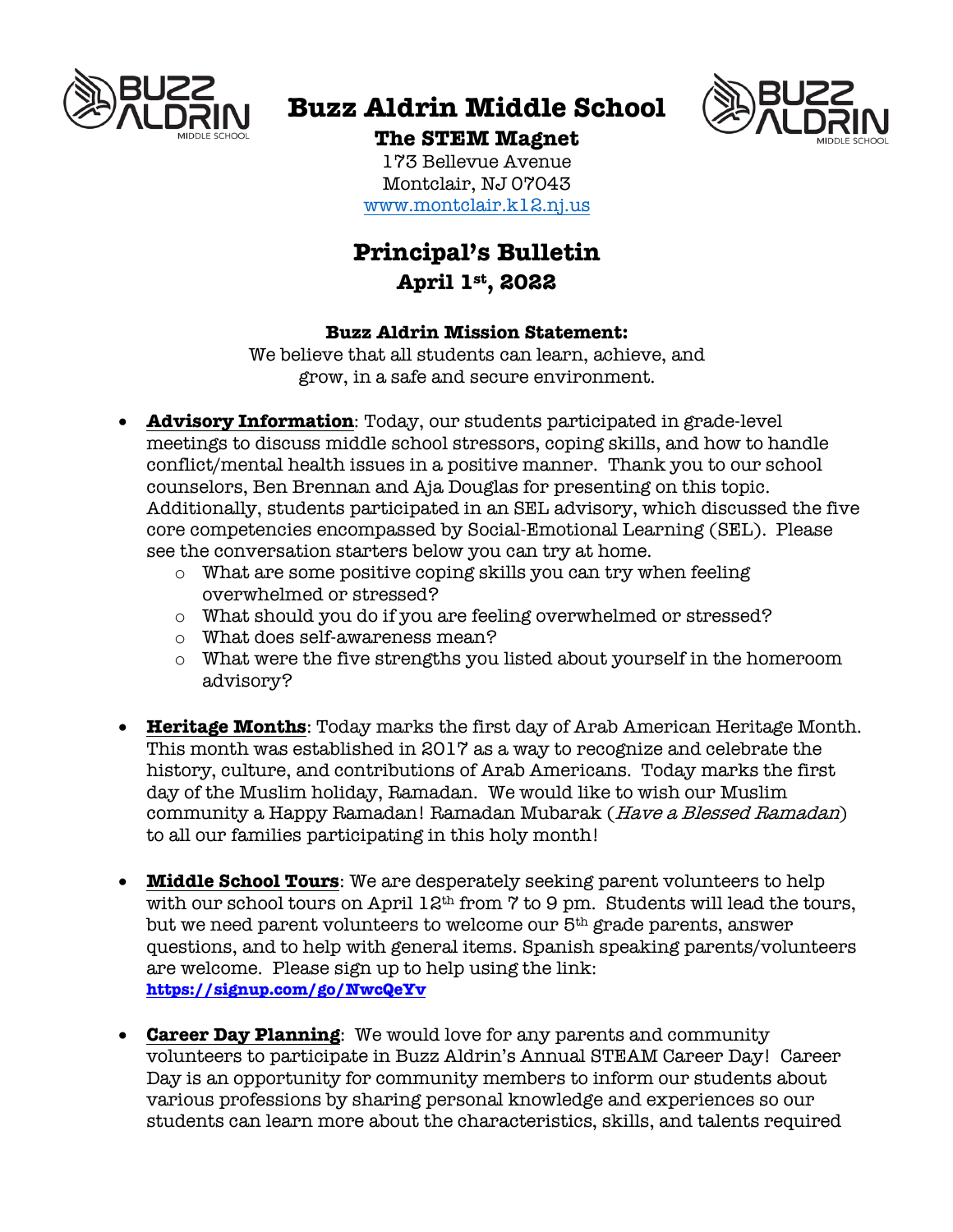in different occupations. If you have any questions, please feel free to reach out to Mr. Dan Taylor at dtaylor@montclair.k12.nj.us. Please see the details below.

- o **Date:** Thursday, May 26th
- o **Where**: Virtual presentations given to students via Zoom
- o **Additional Information**: Please see the attached STEM bulletin.
- o **Sign Up**: If you are interested in participating, please complete the Google form: https://forms.gle/Nd2jxopeVLmzyUvL6
- **Honorable Mention**: Congratulations to Buzz Aldrin's Valentina Moscoso for earning an honorable mention in the NJ PTA's Reflections competition. We are so proud of you!
- **NJHS Update**: This announcement is for  $7<sup>th</sup>$  and  $8<sup>th</sup>$  grade students who have been nominated for induction into the National Junior Honor Society. The community service log and two letters of recommendation are due by Monday, April 11th. Late documents cannot be accepted, so please be sure to upload all required documents into Google Classroom on time. Please email Ms. Perillo or Mrs. Megdanis if you have any questions.
- **Message from Side Door:** Hey everybody! Side Door will be OPEN this Friday and masks are optional. There will be a ton of stuff to do outside plus things to do inside if you'd rather be inside. In addition to all the free food, we'll be selling snacks and pizza. Come have fun with your friends this Friday at Side Door!

## • **Montclair High School Information for 8th graders & families:**

- $\circ$  On Monday, April 4<sup>th</sup>, Montclair High School will host an information meeting for all rising 8th graders at the Montclair High School auditorium. At this meeting, students and families will have a chance to learn about the high school from the administrators and more. Please see the attached flyer.
- o Montclair High School will host an Athletic Night on Tuesday, May 24th at 6 pm in the Montclair High School auditorium. All of our high school sports teams will be represented at this event. The event is intended for rising 9th graders through seniors who are interested in participating in athletics for the 2022-2023 school year. Parents/caregivers will be able to speak with our coaches and gather information about what they can expect when they get to the high school.

## • **Middle School Girls Volleyball Clinic Grades: 5-8**

#### o **Fee:** \$85

- o When: Thursday Nights from March 31, 2022 May 26, 2022
- o Where: MHS Main Gym 7:00PM 8:30PM
- o **\*Registration will close once the capacity of 85 is reached. (SPACE IS LIMITED)\***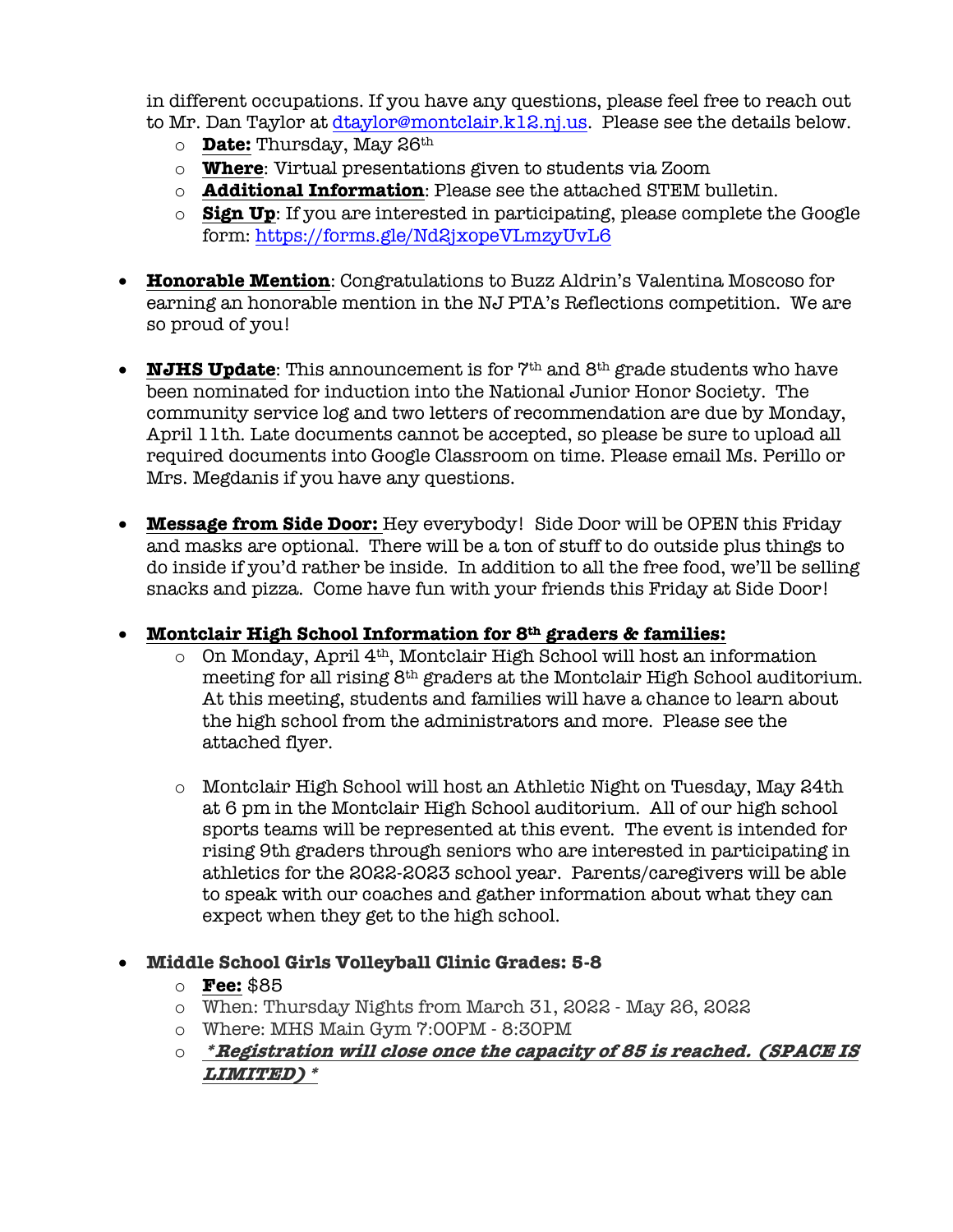o Register online

at https://www.leaguelineup.com/forms.asp?url=mountiesmiddleschoolcl inic

- § **\*The link above is for registration Only! Payment can be made separately via PayPal or Zelle to mhsgvballboosters@gmail.com. Please include name(s) of participant in online payment. Alternate payments (checks/cash) will be accepted on the first night of the clinic.**
- o **Program Description:** The 8-week clinic features basic instruction for those who are new to the game and advanced training for those with previous experience. The clinic will be run by the Montclair High School Volleyball Coaches. **Masks are optional but strongly recommended! Appropriate athletic attire and knee pads required!**
- o For more information contact Coach Pam Reilly at preilly@montclair.k12.nj.us
- **Message from SEPAC**: On Sunday, May 1<sup>st</sup>, there will be a Montclair Disability Parade held from 2 to 4 pm. Please see the attached flyer for more information.

# • **Important Information for Parents:**

- o Please speak with your child about his/her/their behavior both in school and uptown. Several local businesses located near the school have reached out urging parents to speak with their children about their conduct and behavior.
- o We are instilling behavior contracts for all three grade levels. Students must maintain appropriate behavior in school to be able to attend field trips/school events.
- $\circ$  Please visit the district website for the updated COVID-19 guidelines. It is located on the homepage under COVID-19 School Year 2021-2022.
- **MFEE Update**: MFEE is gearing up for its next big community event: ShowUS Montclair. In 2018, we hosted a **ShowDOWN**, a talent show with a competitive twist. In 2020, we decided to **ShowUP**, bringing us together virtually for a much-needed night of talent, laughter, and togetherness. And now in 2022, it's time to **ShowUS** all the talent that's been hiding right in our midst. On April 30th, we will be inviting the whole town to gather outside at Lackawanna Plaza for a fun evening filled with talented performers and storytellers.
- **District Devices**: We are no longer issuing loaner Chromebooks to students. Students will be responsible for bringing their own charged devices to school. Chromebooks are the only items we are accepting for parent drop-offs. Additionally, we are not accepting parent drop-offs for any items other than Chromebooks.
- On Saturday, April  $2<sup>nd</sup>$ , we honor World Autism Awareness Day. This day celebrates the resilience of those affected by the disorder and supports autism awareness. You can show your support by wearing the color blue on Saturday!